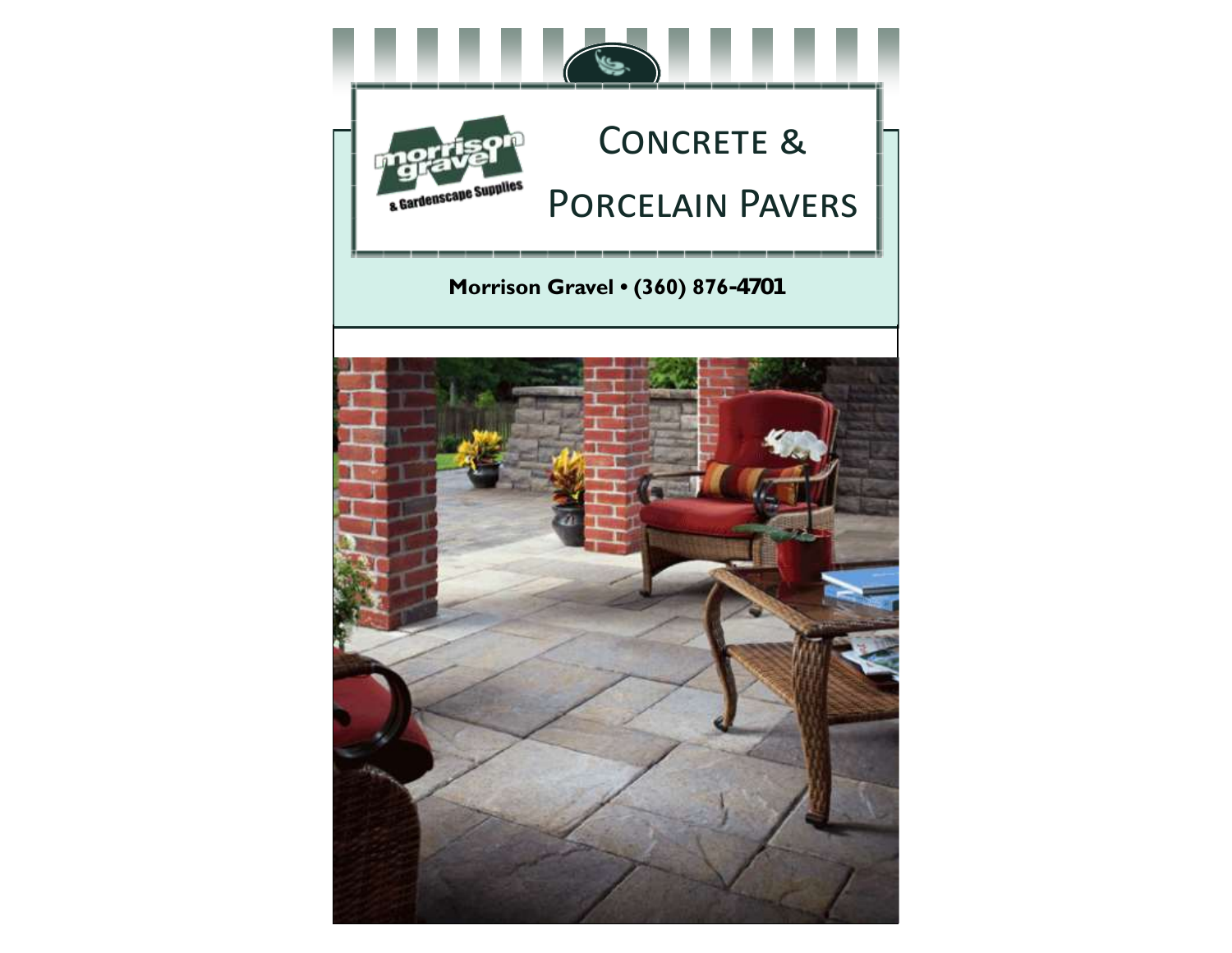## CONCRETE PAVERS

| <b>AQUA ROC</b>                   |                                     |                                | <b>Belgard</b>                               |  |  |  |
|-----------------------------------|-------------------------------------|--------------------------------|----------------------------------------------|--|--|--|
| Approx. Cost per Sq. Ft.: \$5.30  |                                     | Size                           | Per Pallet                                   |  |  |  |
| Rectangle<br>80mm                 | \$1.48 / piece<br>\$473.60 / pallet | $4.5'' \times 9''$<br>$.28$ sf | 320 pcs $\cdot$ 90 sf<br>8 layers · 3015 lbs |  |  |  |
| Colors: Charcoal, Grey, Victorian |                                     |                                |                                              |  |  |  |
| Square<br>80mm                    | \$2.97 / piece<br>\$475.20 / pallet | $9" \times 9"$<br>.56 sf       | 160 pcs $\cdot$ 90 sf<br>8 layers · 3195 lbs |  |  |  |
| Colors: Charcoal, Grey            |                                     |                                |                                              |  |  |  |

## Permeable Paver FAQs

#### *Do I need a contractor?*

We highly recommend hiring a landscape professional experienced with this type of installation.

## *Can I install permeable pavers with the typical gravel and sand base?*

Yes and no. Yes you can do that, however the system is no longer considered permeable. The gravel bases and joint materials are required to meet required water flow rates.

#### *Do I need a drain?*

Drains are typically required. Consult your landscape professional to help you with a design for your particular project. *Do your permeable pavers meet* 

# *county requirements?*

The pavers with this icon meet water flow rates for permeable pavers as long as they are installed correctly.



There is a \$35 refundable pallet deposit on each deposit. Be sure to have your receipt!

| <b>AVALON SLATE</b>              |                                                                 |                                   |                                        | <b>Belgard</b>                            |
|----------------------------------|-----------------------------------------------------------------|-----------------------------------|----------------------------------------|-------------------------------------------|
| Approx. Cost per Sq. Ft.: \$4.10 |                                                                 | Size                              | Per Layer                              | Per Pallet                                |
| Modular<br>60mm                  | \$49.20 / layer<br>\$492.00 / pallet                            | $12"$ x $12"$<br>12"x9"<br>12"x6" | 6 large<br>4 medium<br>6 small<br>12sf | 10 layers<br>120 sf<br>3405 lbs           |
| <b>Border</b><br>60mm            | \$1.54 / piece<br>\$462.00 / pallet                             | 6'x9''<br>$.375$ sf               | 30 pcs<br>$11.25$ sf                   | 300 pcs<br>10 layers<br>112sf<br>3069 lbs |
|                                  | Colors: Autumn, Rio, Toscana, Victorian (Charcoal, Border Only) |                                   |                                        |                                           |

|                                      | <b>Belgard</b><br>BELGIAN COBBLES PAVERS |           |                                  |  |  |  |
|--------------------------------------|------------------------------------------|-----------|----------------------------------|--|--|--|
| Approx. Cost per Sq. Ft.: \$4.60     |                                          | Per Layer | Per Pallet                       |  |  |  |
| Variable<br>2 3/8" Thick             | \$39.10 / layer<br>\$391.00 / pallet     | $8.5$ sf  | 10 layers<br>$85$ sf<br>2085 lbs |  |  |  |
| Colors: Charcoal, Toscana, Victorian |                                          |           |                                  |  |  |  |

| <b>Belgard</b><br><b>CAMBRIDGE COBBLE</b> |                                                               |                                               |                                                       |  |  |  |
|-------------------------------------------|---------------------------------------------------------------|-----------------------------------------------|-------------------------------------------------------|--|--|--|
|                                           | Approx. Cost per Sq. Ft.: \$3.55 (except circle)              | Size                                          | Per Pallet                                            |  |  |  |
| 6X6<br>60mm                               | \$0.89 / piece<br>\$427.20 / pallet                           | $6" \times 6"$<br>$0.25$ sf                   | 480 pcs $\cdot$ 120 sf<br>10 layers $\cdot$ 3045 lbs  |  |  |  |
| 6X9<br>60mm                               | \$1.33 / piece<br>\$399.00 / pallet                           | $6'' \times 9''$<br>$0.375$ sf                | 300 pcs $\cdot$ 112 sf<br>10 layers $\cdot$ 2957 lbs  |  |  |  |
|                                           | Colors: Autumn, Rio, Toscana, Victorian, (Charcoal, 6x9 only) |                                               |                                                       |  |  |  |
| Circle Kit<br>60mm                        | \$325.78 / kit<br>$(54.15$ per sf)                            | Variable                                      | 1 $\text{kit} \cdot 78.5$ sf<br>9' Circle<br>2086 lbs |  |  |  |
| Colors: Toscana, Victorian                |                                                               |                                               |                                                       |  |  |  |
| Legend:                                   | Pedestrian<br>Permeable                                       | Light/Regular Traffic<br><b>ADA Compliant</b> | <b>D</b> Heavy Traffic                                |  |  |  |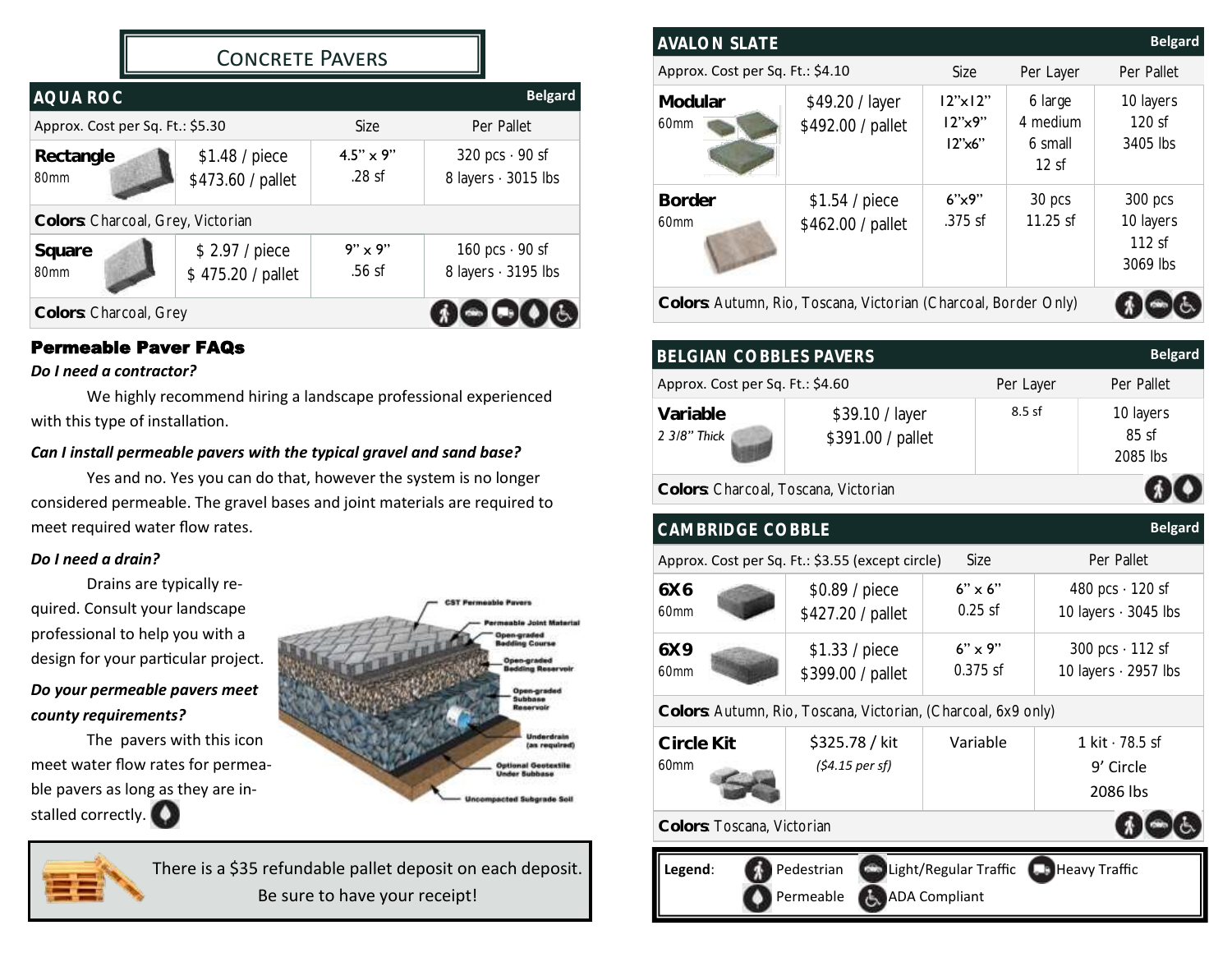| CATALINA GRANA                   |                                                                 |                            |                                        | <b>Belgard</b>                 | <b>DIMENSIONS</b>                      |                                      | New!                                                    |
|----------------------------------|-----------------------------------------------------------------|----------------------------|----------------------------------------|--------------------------------|----------------------------------------|--------------------------------------|---------------------------------------------------------|
| Approx. Cost per Sq. Ft.: \$3.95 |                                                                 | Size                       | Per Layer                              | Per Pallet                     |                                        | Price                                | $\left\langle \right\rangle$<br>Size                    |
| Modular<br>60mm                  | \$47.40 / layer<br>\$474.00 / pallet                            | 2"x 2"<br>12"x9"<br>12"x6" | 6 large<br>4 medium<br>6 small<br>12sf | 10 layers<br>120sf<br>3405 lbs | Modular<br>60mm<br>(\$5.00 per sf)     | \$56.25 / layer<br>\$562.50 / pallet | $9" \times 18"$<br>$18" \times 18"$<br>$18" \times 27"$ |
| <b>Border</b>                    | \$1.48 / piece                                                  | 6"x9"                      | 30 pcs                                 | 300 pcs                        |                                        | Colors: Charcoal, Grey, Victorian    |                                                         |
| 60mm                             | \$444.00 / pallet                                               | $.375$ sf                  | 11.25 sf                               | 10 layers<br>112sf<br>3069 lbs | 3x12 Accent<br>60mm<br>(\$6.40 per sf) | \$1.60 / piece<br>\$704.00 / pallet  | $3'' \times 12''$<br>$.25$ sf/ea                        |
|                                  | Colors: Autumn, Rio, Toscana, Victorian (Charcoal, Border Only) |                            |                                        |                                |                                        |                                      |                                                         |

## *Product Spotlight:*

## *Dimensions Pavers*

Dimensions<sup>™</sup> 3-piece system plus accent pieces deliver crisp, clean lines and a smooth, linear surface to create stunning contemporary designs with maximum efficiency.

With modular 3-piece systems, accent border pavers and slabs, the design possibilities are endless.



There is a \$35 refundable pallet deposit on each deposit. Be sure to have your receipt!

| <b>DIMENSIONS</b>                      |                                               |                                                         | New!                                    | <b>Belgard</b>                                 |
|----------------------------------------|-----------------------------------------------|---------------------------------------------------------|-----------------------------------------|------------------------------------------------|
|                                        | Price                                         | Size                                                    | Per Layer                               | Per Pallet                                     |
| Modular<br>60mm<br>(\$5.00 per sf)     | \$56.25 / layer<br>\$562.50 / pallet          | $9" \times 18"$<br>$18" \times 18"$<br>$18" \times 27"$ | 2 small<br>1 med<br>2 large<br>11.25 sf | 10 layers<br>112.5 sf<br>3,232 lbs             |
| Colors: Charcoal, Grey, Victorian      |                                               |                                                         |                                         |                                                |
| 3x12 Accent<br>60mm<br>(\$6.40 per sf) | \$1.60 / piece<br>\$704.00 / pallet           | $3" \times 12"$<br>$.25$ sf/ea                          | 44 pcs<br>11 sf                         | 440 pcs<br>10 layers<br>110 sf<br>3,064 lbs    |
| 3x9 Accent<br>60mm<br>(\$6.40 per sf)  | \$1.20 / piece<br>\$660.00 / pallet           | $3" \times 9"$<br>.1875 sf/ea                           | 55 pcs<br>10.31 sf                      | 550 pcs<br>10 layers<br>103.13 sf<br>2,783 lbs |
| 6x6 Accent<br>60mm<br>(\$6.40 per sf)  | \$1.60 / piece<br>\$768.00 / pallet           | $6" \times 6"$<br>.25 sf/ea                             | 48 pieces<br>12sf                       | 480 pcs<br>10 layers<br>120 sf<br>3,230 lbs    |
| 6x9 Accent<br>60mm<br>(\$6.40 per sf)  | \$2.40 / piece<br>\$720.00 / pallet           | $6" \times 9"$<br>.375 sf/ea                            | 30 pieces<br>11.25 sf                   | 300 pcs<br>10 layers<br>112.50 sf<br>3,230 lbs |
| Colors: Rockland Black (all Accents)   |                                               |                                                         |                                         |                                                |
| Slab 24X24<br>60mm<br>(\$5.55 per sf)  | \$22.20 / piece<br>\$444.00 / pallet          | $24" \times 24"$<br>4 sf/ea                             | 2 pcs<br>8 sf                           | $20 pcs \cdot 80sf$<br>10 layers<br>2285 lbs   |
| Slab 12X24<br>60mm<br>(\$4.80 per sf)  | \$9.60 / piece<br>\$576.00 / pallet           | $12" \times 24"$<br>2 sf/ea                             | 6 pcs<br>12sf                           | 60 pcs $\cdot$ 120sf<br>10 layers<br>3285 lbs  |
|                                        | Colors: Charcoal, Grey, Victorian (all Slabs) |                                                         |                                         |                                                |

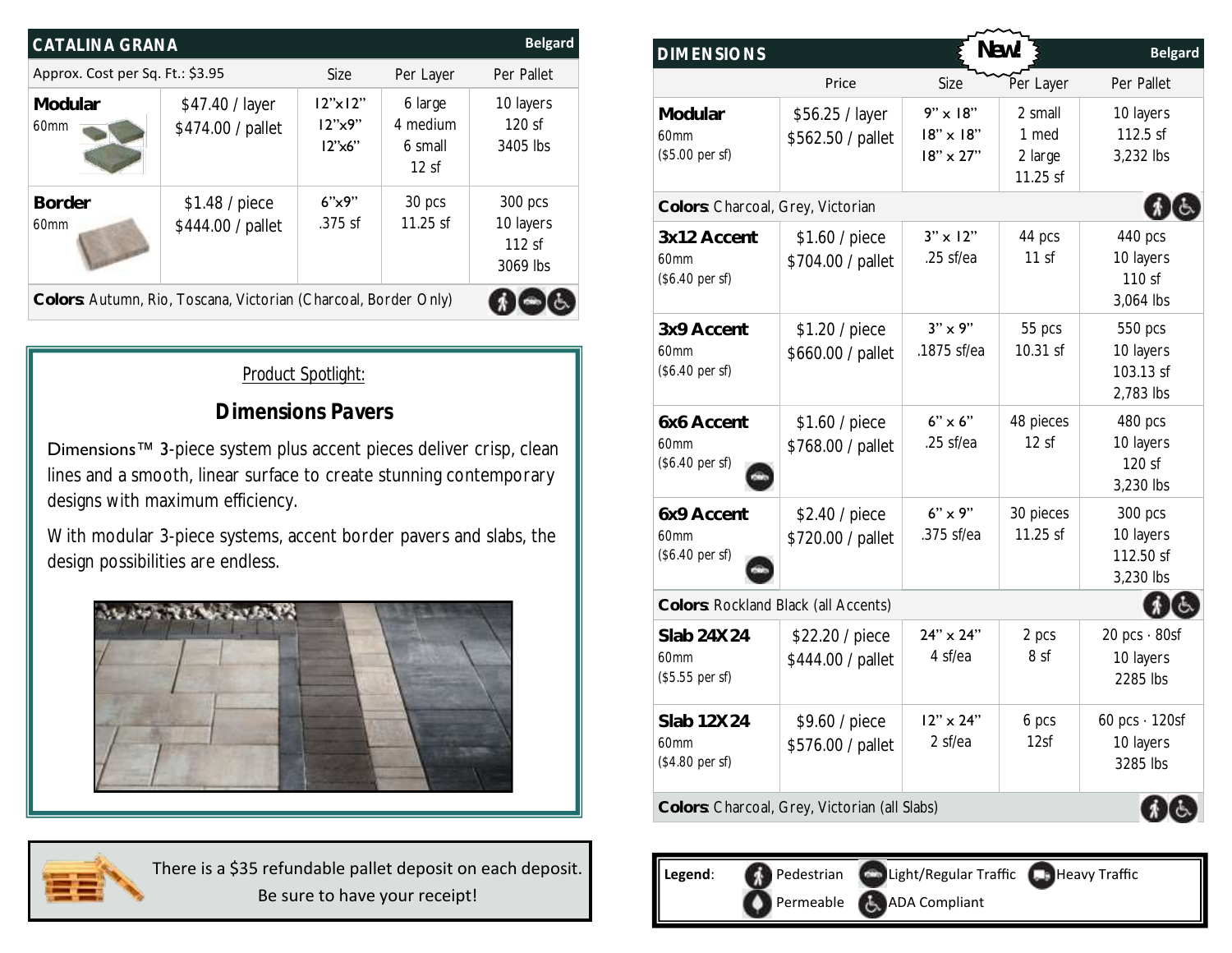| <b>Belgard</b><br><b>DUBLIN</b>                  |                                     |                                                                           |                                                                       |  |  |  |  |
|--------------------------------------------------|-------------------------------------|---------------------------------------------------------------------------|-----------------------------------------------------------------------|--|--|--|--|
| Approx. Cost per Sq. Ft.: \$5.10 (except circle) |                                     | Size                                                                      | Per Pallet                                                            |  |  |  |  |
| Modular<br>60mm                                  | \$3.67 / set<br>\$587.20 / pallet   | $6'' \times 3''$<br>$6" \times 6"$<br>$6'' \times 9''$<br>$0.72$ sf / set | $160 \text{ sets} \cdot 114 \text{ sf}$<br>10 layers $\cdot$ 3123 lbs |  |  |  |  |
| Colors: Autumn, Rio, Toscana, Victorian          |                                     |                                                                           |                                                                       |  |  |  |  |
| Large Square<br>60mm                             | \$2.81 / piece<br>\$562.00 / pallet | $9" \times 9"$<br>$0.55$ sf / pc                                          | 200 pcs $\cdot$ 106 sf<br>10 layers $\cdot$ 3013 lbs                  |  |  |  |  |
| Colors: Toscana, Victorian                       |                                     |                                                                           |                                                                       |  |  |  |  |
| Circle Kit<br>60mm                               | \$547.50 / kit<br>(\$7.30 per sf)   | 9.5' Circle                                                               | 75sf<br>2445 lbs                                                      |  |  |  |  |
| Colors: Victorian                                |                                     |                                                                           |                                                                       |  |  |  |  |

| ECO DUBLIN                       |                                    |                                                    | <b>Belgard</b>                                       |
|----------------------------------|------------------------------------|----------------------------------------------------|------------------------------------------------------|
| Approx. Cost per Sq. Ft.: \$3.35 |                                    | Size                                               | Per Pallet                                           |
| Modular<br>60mm                  | $$4.49$ / set<br>\$404.10 / pallet | 8"x4", 8"x8"<br>$8''$ x $12"$<br>$1.34$ sf $/$ set | 90 sets $\cdot$ 120 sf<br>10 layers $\cdot$ 3285 lbs |
| Colors: Victorian                |                                    |                                                    |                                                      |

**To extend the life of your pavers, don't forget to clean and seal!** 





There is a \$35 refundable pallet deposit on each deposit. Be sure to have your receipt!

| <b>GEOMETRICS</b>                |                                     | New!                                            |                                             | <b>Belgard</b>                                 |
|----------------------------------|-------------------------------------|-------------------------------------------------|---------------------------------------------|------------------------------------------------|
| Approx. Cost per Sq. Ft.: \$6.90 |                                     | Size                                            | Per Layer                                   | Per Pallet                                     |
| 3x12<br>Parallelogram<br>60mm    | \$2.99 / pair<br>\$592.02 / pallet  | $3" \times 12"$<br>.4328 sf / pr                | 18 pairs<br>9 Right<br>9 Left<br>7.7936 sf  | 11 layers<br>198 pairs<br>85.73 sf<br>2360 lbs |
| 6x18<br>Parallelogram<br>60mm    | \$8.97 / pair<br>\$789.36 / pallet  | $6" \times 18"$<br>1.3 sf $/$ pr                | 8 pairs<br>4 Right<br>$4$ left<br>10.392 sf | 11 layers<br>88 pairs<br>114.31 sf<br>3139 lbs |
| 6" Hexagon<br>60mm               | \$4.48 / piece<br>\$689.92 / pallet | 6" ea face<br>12" point to<br>point<br>.6495 sf | 14 pcs<br>9.0927 sf                         | 11 layers<br>154 pcs<br>100.02 sf<br>2802 lbs  |
| 12" Diamond<br>60mm              | \$5.98 / piece<br>\$645.84 / pallet | $11.9" \times 10.31"$<br>.866 sf                | 9 pcs<br>7.7942 sf                          | 12 layers<br>108 pcs<br>93.53 sf<br>2649 lbs   |
| Colors: Foundry, Graphite        |                                     |                                                 |                                             |                                                |

| <b>HOLLAND</b>                           |                                      |                         | <b>Belgard</b>                                       |
|------------------------------------------|--------------------------------------|-------------------------|------------------------------------------------------|
| Approx. Cost per Sq. Ft.: \$3.40         |                                      | Size                    | Per Pallet                                           |
| Holland<br>60mm                          | $$0.75 /$ piece<br>\$405.00 / pallet | 4"x8"<br>$0.22$ sf / ea | 540 pcs $\cdot$ 120 sf<br>10 layers $\cdot$ 3165 lbs |
| Colors: Autumn, Charcoal, Rio, Victorian |                                      |                         |                                                      |



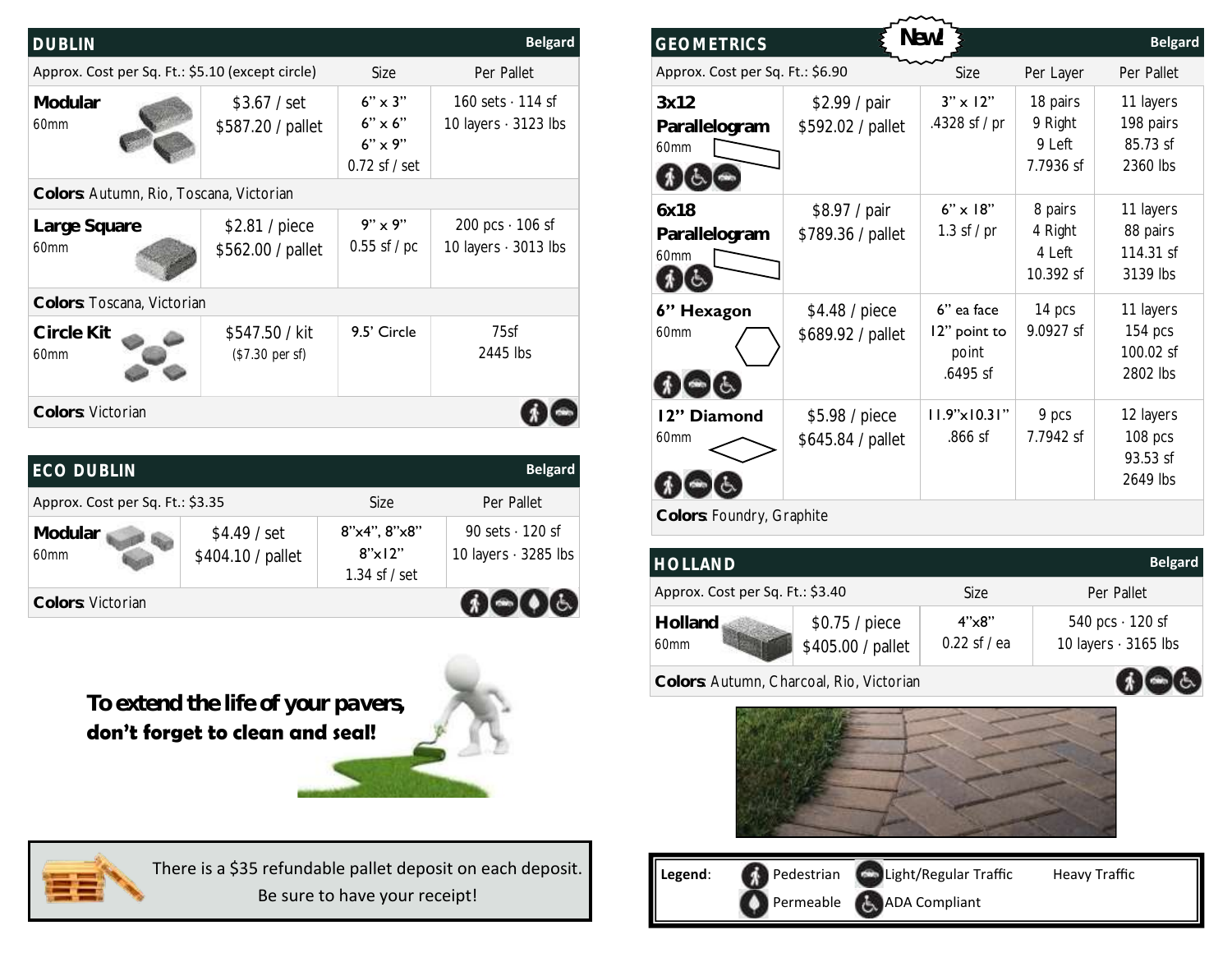| LAFITT GRANA                                                                                |                                         |                                             |                                                                                       |                                            |                                 | <b>Belgard</b>                                  |
|---------------------------------------------------------------------------------------------|-----------------------------------------|---------------------------------------------|---------------------------------------------------------------------------------------|--------------------------------------------|---------------------------------|-------------------------------------------------|
| Approx. Cost per Sq. Ft.: \$5.30                                                            |                                         | Size                                        |                                                                                       | Per Layer                                  |                                 | Per Pallet                                      |
| Lafitt Grana<br>50mm                                                                        | \$61.85 / layer<br>\$742.20 / pallet    |                                             | 22"x15"<br>2 large<br>3 medium<br>$15" \times 15"$<br>15"x7.5"<br>3 small<br>11.67 sf |                                            |                                 | 12 layers<br>140 sf<br>3125 lbs                 |
|                                                                                             | Colors: Autumn, Rio, Toscana, Victorian |                                             |                                                                                       |                                            |                                 |                                                 |
| LAFITT RUSTIC                                                                               |                                         |                                             |                                                                                       |                                            |                                 | <b>Belgard</b>                                  |
| Approx. Cost per Sq. Ft.: \$5.30                                                            |                                         | Size                                        |                                                                                       | Per Layer                                  |                                 | Per Pallet                                      |
| Lafitt Rustic<br>50mm                                                                       | \$61.85 / layer<br>\$742.20 / pallet    |                                             | 22"x15"<br>2 large<br>3 medium<br>$15" \times 15"$<br>15"x7.5"<br>3 small<br>11.67 sf |                                            |                                 | 12 layers<br>140 sf<br>3125 lbs                 |
|                                                                                             | Colors: Autumn, Rio, Toscana, Victorian |                                             |                                                                                       |                                            |                                 |                                                 |
| MEGA-ARBEL PATIO                                                                            |                                         |                                             |                                                                                       |                                            |                                 | <b>Belgard</b>                                  |
| Approx. Cost per Sq. Ft.: \$6.40                                                            |                                         |                                             | Size                                                                                  |                                            |                                 | Per Pallet                                      |
| Mega-Arbel<br>60mm                                                                          | \$9.28 / piece<br>\$668.16 / pallet     |                                             | 1.45 sf $/$ ea                                                                        |                                            |                                 | 72 pcs · 104.4 sf<br>12 layers $\cdot$ 2759 lbs |
|                                                                                             | Colors: Autumn, Rio, Toscana, Victorian |                                             |                                                                                       |                                            |                                 |                                                 |
| MEGA-LAFITT                                                                                 |                                         |                                             |                                                                                       |                                            |                                 | <b>Belgard</b>                                  |
| Approx. Cost per Sq. Ft.: \$7.45                                                            |                                         | Size                                        |                                                                                       | Per Layer                                  |                                 | Per Pallet                                      |
| Modular<br>80mm                                                                             | \$76.96 / layer<br>\$692.64 / pallet    | 6x10.5"<br>$10.5 \times 10.5$ "<br>10.5x16" |                                                                                       | 5 large<br>4 medium<br>4 small<br>10.33 sf | 9 layers<br>92.7 sf<br>3197 lbs |                                                 |
| Colors: Toscana, Victorian                                                                  |                                         |                                             |                                                                                       |                                            |                                 |                                                 |
| Large Square<br>80mm                                                                        | \$12.74 / piece<br>\$687.96 / pallet    | 16x16"<br>1.71 sf/ea                        |                                                                                       | 6 pcs<br>$10.25$ sf                        |                                 | $54$ pcs $\cdot$ 93sf<br>9 layers · 3207 lbs    |
| Colors: Victorian                                                                           |                                         |                                             |                                                                                       |                                            |                                 |                                                 |
| There is a \$35 refundable pallet deposit on each deposit.<br>Be sure to have your receipt! |                                         |                                             |                                                                                       |                                            |                                 |                                                 |

| MELVILLE PLANK                         |                                    |                                                                                              |                                                                                                       |  |                                              |           |                                                  | <b>Belgard</b>                                        |
|----------------------------------------|------------------------------------|----------------------------------------------------------------------------------------------|-------------------------------------------------------------------------------------------------------|--|----------------------------------------------|-----------|--------------------------------------------------|-------------------------------------------------------|
| Approx. Cost per Sq. Ft.: \$4.50       |                                    |                                                                                              | Size                                                                                                  |  | Per Layer                                    |           |                                                  | Per Pallet                                            |
| Slim 5"<br>60mm                        | \$7.38 / set<br>\$516.60 / pallet  |                                                                                              | $5" \times 12"$<br>7 sets<br>5" x 15.75"<br>11.45 sf<br>$5" \times 20"$<br>1.64 sf/set                |  |                                              |           |                                                  | 70 sets · 114.5 sf<br>10 layers<br>3195 lbs           |
| Large 7.5"<br>60mm                     | \$11.04 / set<br>\$552.00 / pallet |                                                                                              | $7.5" \times 12"$<br>5 sets<br>$7.5" \times 15.5"$<br>12.27 sf<br>$7.5'' \times 20''$<br>2.454 sf/set |  |                                              |           | 50 sets $\cdot$ 122.7sf<br>10 layers<br>3424 lbs |                                                       |
| Colors: Grey, Rio                      |                                    |                                                                                              |                                                                                                       |  |                                              |           |                                                  |                                                       |
| OLD WORLD                              |                                    |                                                                                              |                                                                                                       |  |                                              |           |                                                  | <b>Belgard</b>                                        |
| Approx. Cost per Sq. Ft.: \$7.45       |                                    |                                                                                              | Size                                                                                                  |  |                                              | Per Layer |                                                  | Per Pallet                                            |
| Old World<br>80mm                      |                                    | $13" \times 5"$<br>\$84.04 / layer<br>$10" \times 5"$<br>\$672.32 / pallet<br>$8" \times 5"$ |                                                                                                       |  | 9 large<br>12 medium<br>11 small<br>11.28 sf |           |                                                  | 8 layers<br>90.27 sf<br>2943 lbs                      |
| Colors: Victorian                      |                                    |                                                                                              |                                                                                                       |  |                                              |           |                                                  |                                                       |
| PLAZA PAVER                            |                                    |                                                                                              |                                                                                                       |  |                                              |           |                                                  | <b>Belgard</b>                                        |
| Approx. Cost per Sq. Ft.: \$4.86       |                                    |                                                                                              |                                                                                                       |  | Size                                         |           |                                                  | Per Pallet                                            |
| Plaza Paver<br>50mm                    |                                    |                                                                                              | \$19.45 / piece<br>\$427.90 / pallet                                                                  |  | 24"x24"<br>4sf/ea                            |           |                                                  | 22 pieces $\cdot$ 88 sf<br>11 layers $\cdot$ 2003 lbs |
| Colors: Charcoal, Grey, Rio, Victorian |                                    |                                                                                              |                                                                                                       |  |                                              |           |                                                  |                                                       |
|                                        |                                    |                                                                                              |                                                                                                       |  |                                              |           |                                                  |                                                       |

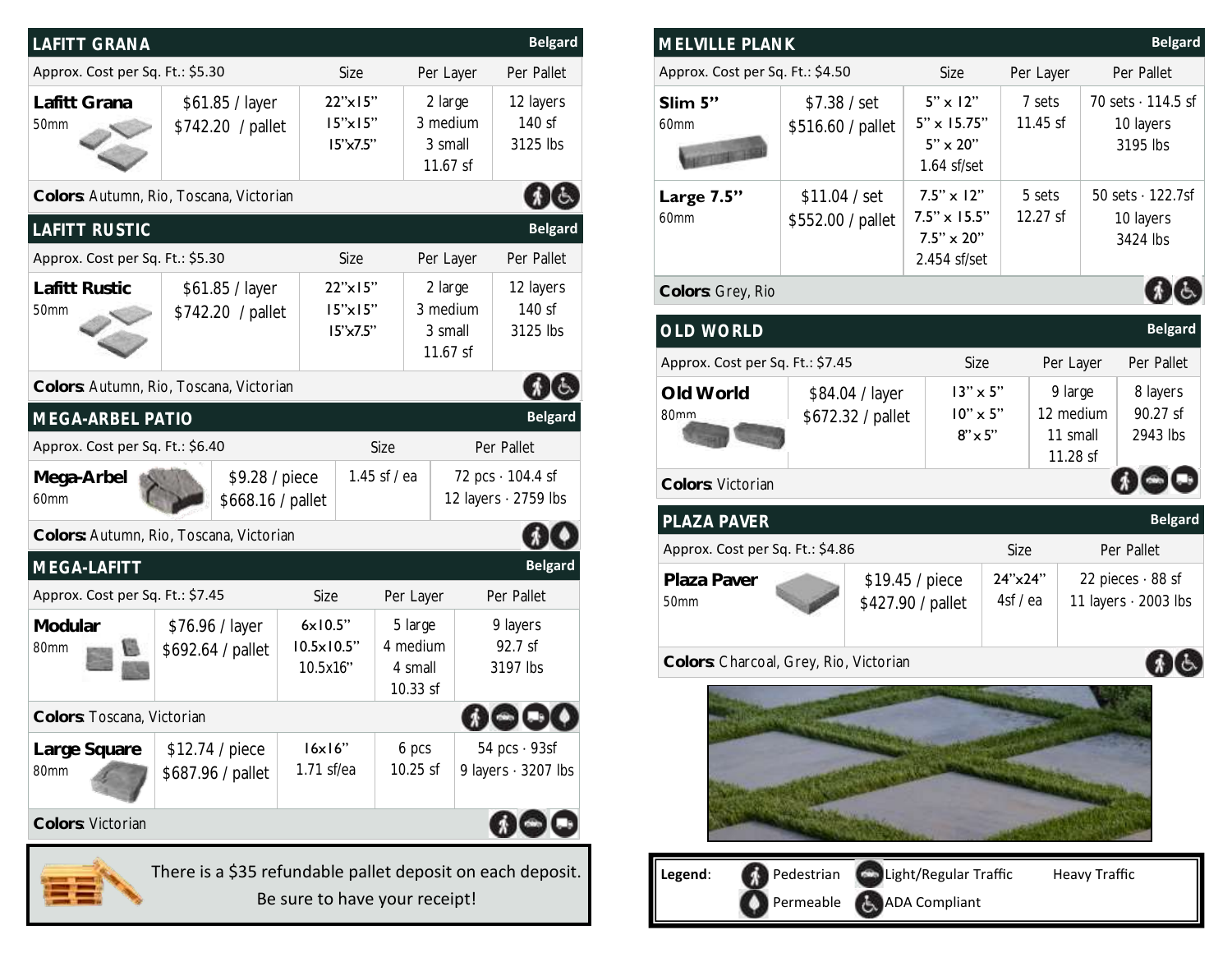| <b>Belgard</b><br><b>TURFSTONES</b>     |                                      |                                                              |                                                         |  |  |  |
|-----------------------------------------|--------------------------------------|--------------------------------------------------------------|---------------------------------------------------------|--|--|--|
| Approx. Cost per Sq. Ft.: \$4.00        |                                      | Size                                                         | Per Pallet                                              |  |  |  |
| Turfstones<br>80mm                      | \$10.12 / piece<br>\$404.80 / pallet | $16" \times 23.5"$<br>2.53sf /ea                             | 40 pcs $\cdot$ 101 sf<br>8 layers · 2605 lbs            |  |  |  |
| Colors: Grey                            |                                      |                                                              |                                                         |  |  |  |
| <b>URBANA</b>                           |                                      |                                                              | <b>Belgard</b>                                          |  |  |  |
| Approx. Cost per Sq. Ft.: \$5.50        |                                      | Size                                                         | Per Pallet                                              |  |  |  |
| Modular<br>60mm                         | \$7.10 / set<br>\$639.00 / pallet    | $8'$ x4"<br>$8''$ $\times$ $8"$<br>8"x12"<br>1.29 sf $/$ set | 90 sets $\cdot$ 116.4 sf<br>10 layers $\cdot$ 3071 lbs  |  |  |  |
| Colors: Autumn, Rio, Toscana, Victorian |                                      |                                                              | $\blacksquare$                                          |  |  |  |
| Large Square<br>60mm                    | \$5.34 / piece<br>\$640.80 / pallet  | $12"$ x $12"$<br>$0.97$ sf / pc                              | 120 pcs $\cdot$ 116.25 sf<br>10 layers $\cdot$ 3300 lbs |  |  |  |
| Colors: Toscana, Victorian              |                                      |                                                              |                                                         |  |  |  |



There is a \$35 refundable pallet deposit on each deposit. Be sure to have your receipt!

## Porcelain Pavers

## Why Choose Porcelain Pavers?

The Belgard porcelain paver line offers several styles to create fabulous contemporary outdoor living spaces. Outdoor porcelain pavers are similar to indoor porcelain tiles, only thicker and more durable. They are frost-resistant, skid-resistant, stain-resistant and easy to clean. Combined with incredibly high breakage loads (up to 2,000 pounds), porcelain pavers are the perfect solution for gardens, terraces and high traffic outdoor areas. Our porcelain pavers also offer the flexibility to be dry laid onto grass, gravel, dirt and sand -- or onto terraces and roofs using raised supports — without grout, adhesives or specialized workers, making porcelain pavers incredibly easy to install.

| <b>ARDESIE PORCELAIN</b>                                |  |                                        |                                        |                                 | <b>Belgard</b>                                       |
|---------------------------------------------------------|--|----------------------------------------|----------------------------------------|---------------------------------|------------------------------------------------------|
| Approx. Cost per Sq. Ft.: \$11.95                       |  |                                        |                                        | Size                            | Per Pallet                                           |
| 24x24<br>3/4" Thick                                     |  | \$47.80 / piece<br>\$2,868.00 / pallet | $24" \times 24"$<br>4 sf<br>3/4" Thick |                                 | 60 pcs $\cdot$ 232.5 sf<br>30 boxes $\cdot$ 2280 lbs |
| Spacers: \$67.50 per 100 * approx. 30 spacers per 100sf |  |                                        |                                        |                                 |                                                      |
| Colors: African Stone, Black Reef, Island               |  |                                        |                                        |                                 |                                                      |
| <b>NOON PORCELAIN</b>                                   |  |                                        |                                        |                                 | <b>Belgard</b>                                       |
| Approx. Cost per Sq. Ft.: \$16.10                       |  |                                        |                                        | Size                            | Per Pallet                                           |
| 12x48<br>3/4" Thick                                     |  | \$64.40 / piece<br>\$4,636.80 / pallet |                                        | $12" \times 48"$<br>4 sf $/$ ea | 72 pcs $\cdot$ 279 sf<br>36 boxes $\cdot$ 2630 lbs   |
| Spacers: \$67.50 per 100 * approx. 30 spacers per 100sf |  |                                        |                                        |                                 |                                                      |
| Colors: Daylight, Ember, Honey                          |  |                                        |                                        |                                 |                                                      |

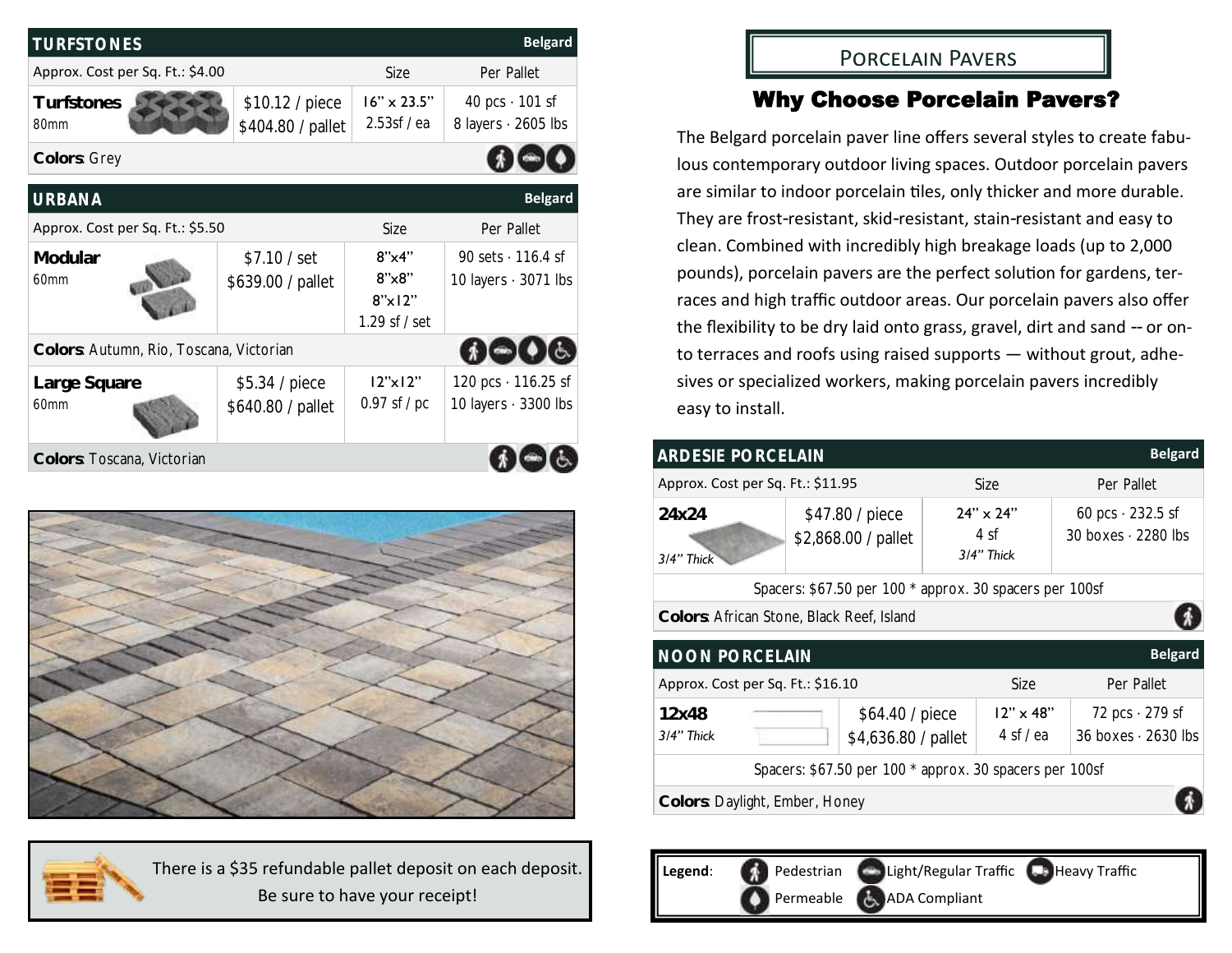| <b>Belgard</b><br><b>GLOCAL PORCELAIN</b>               |                                         |                                           |                                                         |  |  |  |
|---------------------------------------------------------|-----------------------------------------|-------------------------------------------|---------------------------------------------------------|--|--|--|
|                                                         |                                         | Size                                      | Per Pallet                                              |  |  |  |
| 24x24                                                   | \$52.20 / piece<br>\$3,132.00 / pallet  | $24" \times 24"$<br>4 sf<br>3/4" Thick    | 60 pcs $\cdot$ 232.5 sf<br>30 boxes $\cdot$ 2280 lbs    |  |  |  |
| Approx. Cost per Sq. Ft: \$13.05                        |                                         |                                           |                                                         |  |  |  |
| 24X48                                                   | \$138.00 / piece<br>\$4,830.00 / pallet | $24" \times 48"$<br>8 sf/ea<br>3/4" Thick | 35 pcs $\cdot$ 271.25 sf<br>$35$ boxes $\cdot$ 2581 lbs |  |  |  |
| Approx. Cost per Sq. Ft: \$17.25                        |                                         |                                           |                                                         |  |  |  |
| Spacers: \$67.50 per 100 * approx. 30 spacers per 100sf |                                         |                                           |                                                         |  |  |  |
| Colors: Classic, Ideal, Type                            |                                         |                                           |                                                         |  |  |  |

| <b>Belgard</b><br>QUARZITI PORCELAIN                                                             |                                                         |                                              |                                                         |  |  |
|--------------------------------------------------------------------------------------------------|---------------------------------------------------------|----------------------------------------------|---------------------------------------------------------|--|--|
|                                                                                                  |                                                         | Size                                         | Per Pallet                                              |  |  |
| Quarziti 24x24<br>3/4" Thick                                                                     | \$42.80 / piece<br>\$2,568.00 / pallet                  | $24" \times 24"$<br>$4 \text{ sf}/\text{ea}$ | 60 pcs $\cdot$ 232.5 sf<br>30 boxes $\cdot$ 2280 lbs    |  |  |
|                                                                                                  | Spacers: \$67.50 per 100 * approx. 30 spacers per 100sf |                                              |                                                         |  |  |
| Approx. Cost per Sq. Ft: \$10.70 (24x24)<br>Colors: Glacier, Mantle, Mountains, River, Waterfall |                                                         |                                              |                                                         |  |  |
| Quarziti 24x48<br>3/4" Thick                                                                     | \$109.60 / piece<br>\$3,836.00 / pallet                 | $24" \times 48"$<br>8 sf/ea                  | 35 pcs $\cdot$ 271.25 sf<br>$35$ boxes $\cdot$ 2621 lbs |  |  |
|                                                                                                  | Spacers: \$67.50 per 100 * approx. 30 spacers per 100sf |                                              |                                                         |  |  |
| Approx. Cost per Sq. Ft: \$13.70 (24x48)<br>Colors: Glacier, Mantle, Mountains, River, Waterfall |                                                         |                                              |                                                         |  |  |
| Quarziti Unico<br>3/4" Thick                                                                     | \$255.63 / box                                          | $13" \times 24"$<br>2LF/pc<br>3 pcs / box    | 120 pcs $\cdot$ 240 LF<br>40 boxes $\cdot$ 2303 lbs     |  |  |
| Colors: Glacier, Mountains, River, Waterfall                                                     |                                                         |                                              |                                                         |  |  |



There is a \$35 refundable pallet deposit on each deposit. Be sure to have your receipt!

| <b>Belgard</b><br>SILVERLAKE PORCELAIN                        |  |                                                                        |                                 |      |                                                      |                |
|---------------------------------------------------------------|--|------------------------------------------------------------------------|---------------------------------|------|------------------------------------------------------|----------------|
| Approx. Cost per Sq. Ft.: \$13.05                             |  |                                                                        | Size                            |      | Per Pallet                                           |                |
| 24 X 24<br>3/4" Thick                                         |  | $24" \times 24"$<br>\$52.20 / piece<br>4 sf / ea<br>\$3,132.00/ pallet |                                 |      | 60 pcs $\cdot$ 232.5 sf<br>30 boxes $\cdot$ 2280 lbs |                |
| Spacers: \$67.50 per 100 * approx. 30 spacers per 100sf       |  |                                                                        |                                 |      |                                                      |                |
| Standard Colors: Braies, Nemi, Orsi                           |  |                                                                        |                                 |      |                                                      |                |
| <b>VERONA PORCELAIN</b>                                       |  |                                                                        |                                 |      |                                                      | <b>Belgard</b> |
| Approx. Cost per Sq. Ft.: \$10.30                             |  |                                                                        |                                 | Size |                                                      | Per Pallet     |
| 24x24<br>\$41.20 / piece<br>3/4" Thick<br>\$2,472.00 / pallet |  |                                                                        | $24" \times 24"$<br>4 sf $/$ ea |      | 60 pcs $\cdot$ 232.5 sf<br>30 boxes $\cdot$ 2209 lbs |                |
| Spacers: \$67.50 per 100 * approx. 30 spacers per 100sf       |  |                                                                        |                                 |      |                                                      |                |
| Colors: Bluestone, Platinum, Taos, Yukon                      |  |                                                                        |                                 |      |                                                      |                |

Underlayment

| <b>SILCA GRATE</b> |                                    |            |                                        |                  |  |  |
|--------------------|------------------------------------|------------|----------------------------------------|------------------|--|--|
|                    | Create paver patios on wood decks. |            | Per Piece                              | Per Pallet       |  |  |
| SilcaGrate         |                                    | \$27.70 ea | $16'' \times 18.25''$                  | 186 $ea - 372sf$ |  |  |
|                    |                                    |            | 2 sf / each                            | 780 lbs          |  |  |
|                    |                                    |            | Silca Grate<br>Apply porcelain pavers, |                  |  |  |
|                    |                                    |            |                                        |                  |  |  |
|                    |                                    |            | natural stone onto a                   |                  |  |  |
|                    |                                    |            | raised deck!                           |                  |  |  |
|                    |                                    |            |                                        |                  |  |  |

Legend: **Conserversion** Light/Regular Traffic Heavy Traffic Permeable **ADA** Compliant Ω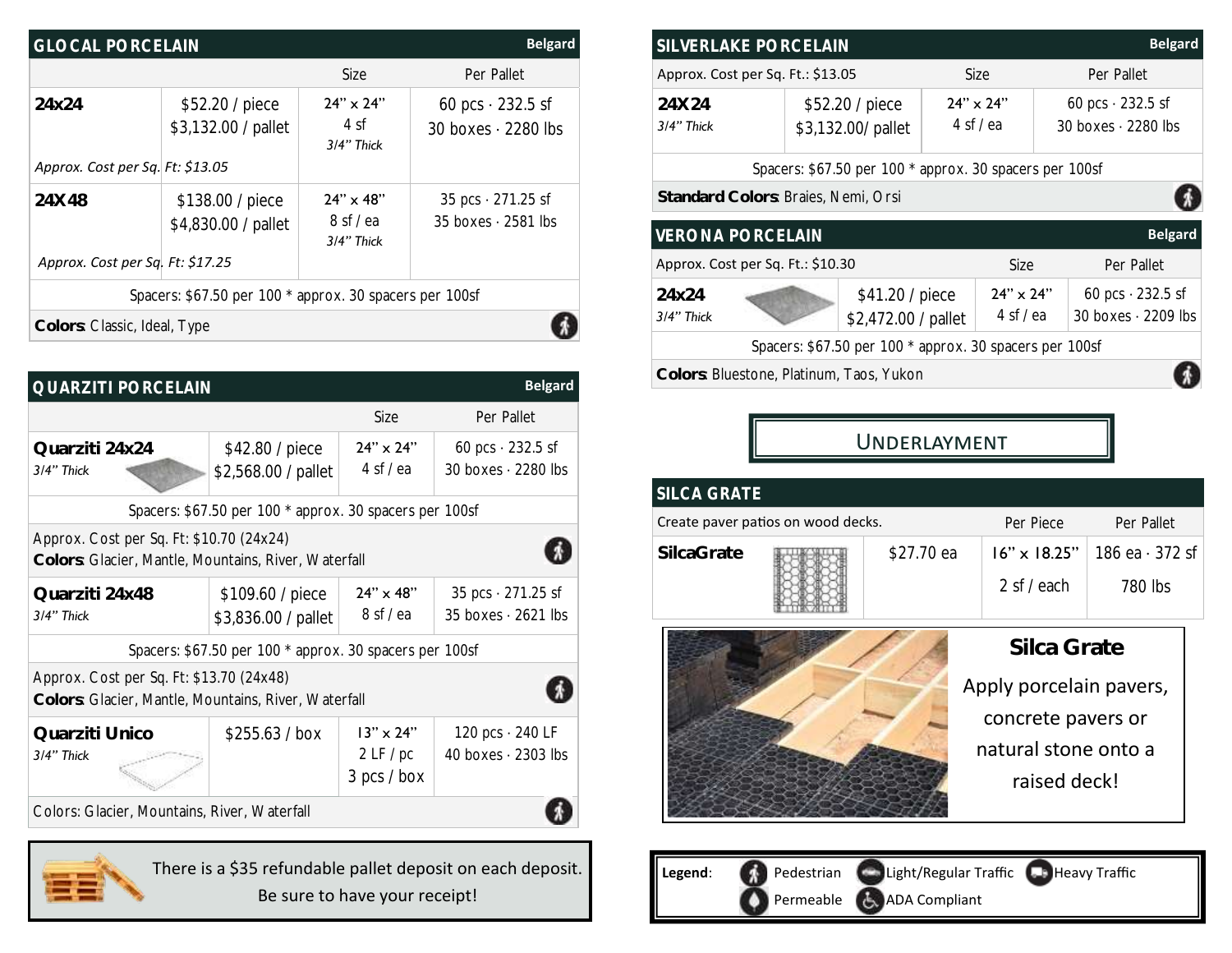## Cleaners & Sealers

| <b>CLEANERS</b>                                       |             |           |                |
|-------------------------------------------------------|-------------|-----------|----------------|
| Clean pavers prior to sealing.                        | Price       | Size      | Coverage       |
| Belgard Concrete Paver Cleaner                        | \$122.50 ea | $2.5$ gal | 88-1000 sf     |
| <b>Techniseal Paver Prep</b><br>Efflorescence Cleaner | \$34.25 ea  | 1 gal     | approx. 200 sf |
| <b>Techniseal Paver Restorer</b>                      | \$49.00 ea  | 1 gal     | approx. 200 sf |

| <b>SEALERS</b>                                |                            |                               |
|-----------------------------------------------|----------------------------|-------------------------------|
| Protect your pavers from fading and staining. | 1 GALLON                   | 5 GALLON                      |
| <b>Techniseal Wet Look Gloss Sealer</b>       | \$63.75 ea<br>Up to 150 sf | \$259.50 ea<br>Up to 750 sf   |
| <b>Techniseal Color Boost Sealer</b>          | \$84.50 ea<br>Up to 120 sf | \$394.00 ea<br>Up to 600 sf   |
| <b>Techniseal iNProtect Sealer</b>            | \$79.50 ea<br>Up to 120 sf | \$354.50 ea<br>Up to $600$ sf |

**Note: Polymeric sand needs to cure 30 days before sealing.** 

## Accessories & Tools

| PLASTIC PAVER EDGING       |              |       |             |
|----------------------------|--------------|-------|-------------|
| Keep your pavers in place. | Price        | Size  |             |
| PaverRail Flexible         | \$9.15/stick | 7'8'' | 12 / bundle |
| PaverRail Rigid            | \$9.15/stick | 7'8'' | 12 / bundle |
| Paver Spikes               | \$10.20 bag  | 10"   | 12 / baq    |
| Bulk Paver Spikes, 37+     | \$0.72 ea    | 10"   | 150 / box   |

| <b>ADHESIVES</b>                                                                                         |                                                       |                                                       |
|----------------------------------------------------------------------------------------------------------|-------------------------------------------------------|-------------------------------------------------------|
| Glue blocks, caps and pavers.                                                                            | Price                                                 | <b>Size</b>                                           |
| SRW Block Adhesive 10.5 Oz<br>Approx 14 feet at 3/8"                                                     | \$5.75 ea                                             | 10.5 oz tube                                          |
| SRW Block Adhesive 28 Oz<br>Approx. 35 feet at 3/8"                                                      | \$10.75 ea                                            | 28 oz tube                                            |
| Caulkig Gun 10.5 Oz<br>Fits 10.5 Oz Adhesive                                                             | \$11.00 ea                                            | 3:1 Thrust<br>Ratio                                   |
| Caulking Gun 28 Oz<br>Fits 28 Oz Adhesive                                                                | \$25.50 ea                                            | 3:1 Thrust<br>Ratio                                   |
| <b>Sticky Stone Gun</b>                                                                                  | \$69.05 ea                                            |                                                       |
| <b>Sticky Stone Adhesive</b><br>Approx. 40 feet at 3/8"                                                  | \$22.70 ea                                            | 20.3 Oz<br>Sausage                                    |
| StructureBond Foam Adhesive<br>Approx. 600 feet at 3/8"                                                  | \$37.50 ea                                            | 24 oz                                                 |
| StructureBond Gun                                                                                        | \$40.90 ea                                            |                                                       |
| StructureBond Gun Cleaner                                                                                | \$15.35 ea                                            | 500ml                                                 |
| DIAMOND BLADES                                                                                           |                                                       |                                                       |
| For smooth or fine cuts                                                                                  | Price                                                 | Fits                                                  |
| 4.5" General Purpose<br>SRW <sub>3</sub><br>7" General Purpose<br>14" General Purpose<br>14" All Purpose | \$14.25 ea<br>\$21.25 ea<br>\$70.50 ea<br>\$174.50 ea | Grinder<br>Circular Saw<br>Cut Off Saw<br>Cut Off Saw |
| SPLITTER                                                                                                 |                                                       |                                                       |
| Easily split blocks & pavers. (rough)                                                                    | <b>Rental Price</b>                                   | Rental Price                                          |
| Block & Paver Splitter Rental                                                                            | \$50 / day                                            | \$200 / 5 days                                        |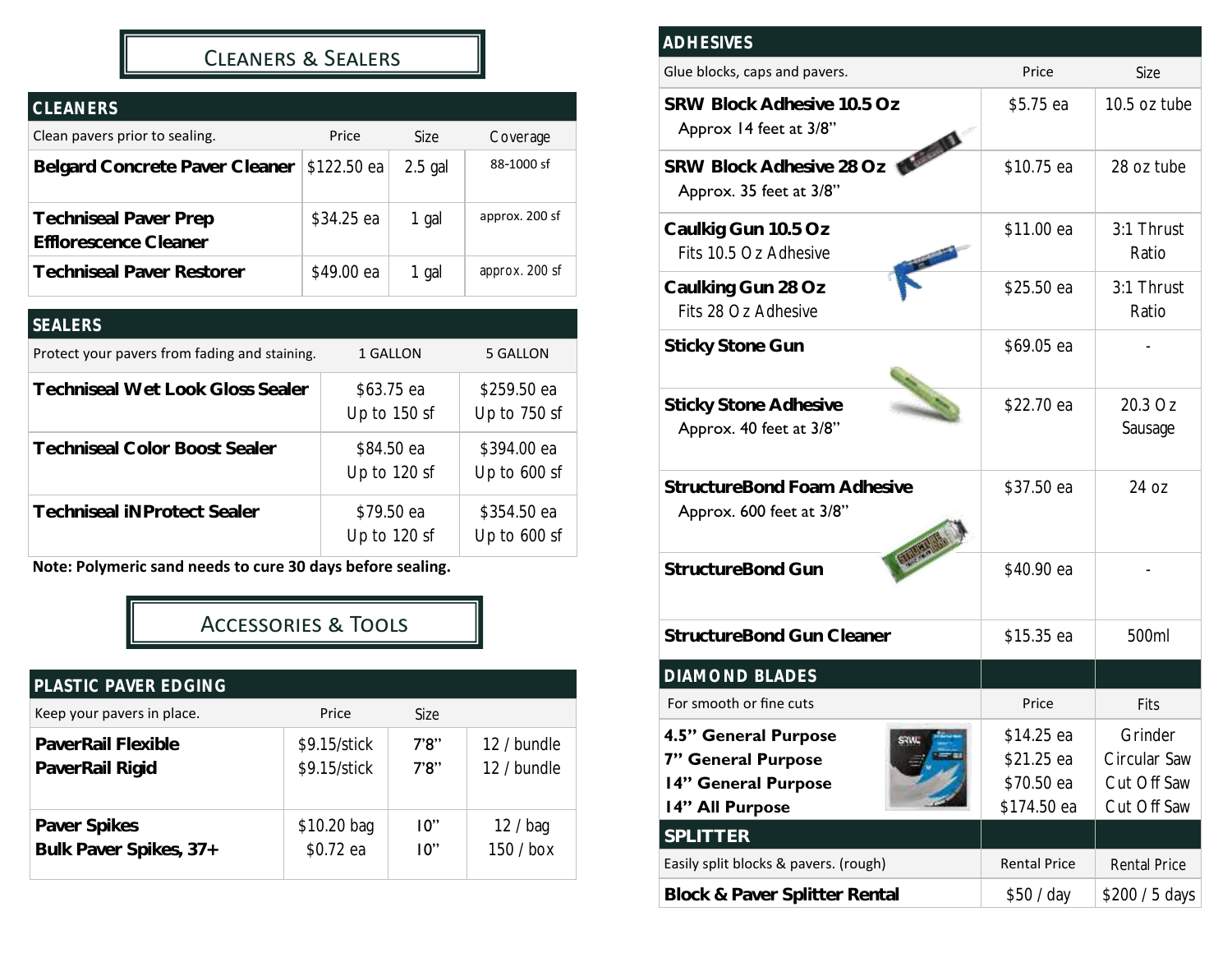## JOINT MATERIALS **And All Account MATERIALS LIGHTING**

## *POLYMERIC JOINT FILLERS*

| Reduce weeds and maintenance.                                                                                                     | Price                                                            | Information                                                                 |
|-----------------------------------------------------------------------------------------------------------------------------------|------------------------------------------------------------------|-----------------------------------------------------------------------------|
| NextGel by Techniseal<br>*Water-Activated<br>*Joints up to 4"<br>*Pedestrian or vehicular traffic<br>*Can sweep up excess & reuse | Grey: \$44.00 bag<br>Black, Tan: \$45.50 bag                     | 50lb bag<br><b>PAVERS</b><br>60-120 sf<br><b>FLAGSTONE</b><br>$20 - 40$ sf  |
| NoCo by Techniseal<br>*Water-Activated<br>*Joints $1/4 - 4$ "<br>*Does not require compaction                                     | Grey, Tan: \$48.50 bag                                           | 50lb bag<br><b>PAVERS</b><br>60-120 sf<br><b>FLAGSTONE</b><br>20-40 sf      |
| NOCOSTORM by Techniseal<br>*Air-Activated<br>*Joints 1/8" to 2"<br>*Can sweep up excess & reuse                                   | Granite: \$73.50 bucket<br>Tan: \$70.50 bucket<br>Black: \$92.00 | 40lb bucket<br>90-125 sf                                                    |
| Joint-It Simple<br>*Air-Activated<br>*Joints 3mm to 1"<br>*Can sweep up excess & reuse                                            | Tan, Black:<br>\$75.00 bucket<br>*While Supplies Last*           | 40lb bucket<br><b>PAVERS</b><br>60-120 sf<br><b>FLAGSTONE</b><br>$20-40$ sf |
| Joint-It Fine<br>*Water-Activated<br>*Joints under 3mm<br>*Can sweep up excess & reuse                                            | Grey: \$88.00 bag<br>*While Supplies Last*                       | 44 lb bag<br><b>PAVERS</b><br>95-110sf                                      |

**NOCOSTORM - Multi-Weather Jointing Compound**

A multi-weather jointing compound for pavers, natural stones, permeable slabs, and outdoor porcelain.



## *TRANSFORMERS*

|                                                                  | Watt/Volt       | Timer              | Price         |
|------------------------------------------------------------------|-----------------|--------------------|---------------|
| TS-TSST-75<br>Stainless Steel Transformer                        | 75 watt<br>12v  | Built In           | \$201.98 each |
| <b>TS-TSSP-150</b><br>Stainless Steel Transformer                | 150 watt<br>12v | Sold<br>Separately | \$294.97 each |
| TS-TSSP-300<br>Stainless Steel Transformer                       | 300 watt<br>12v | Sold<br>Separately | \$371.38 each |
| TS-TAAB-150<br>Anodized Aluminum<br><b>Bluetooth Transformer</b> | 150 watt<br>14v | App-<br>Controlled | \$512.53 each |
| TS-TAAB-300<br>Anodized Aluminum<br><b>Bluetooth Transformer</b> | 300 watt<br>14v | App-<br>Controlled | \$533.38 each |
| WIRE & TIMER                                                     |                 |                    |               |

## Price **TS-122G250-EZ** \$175.31 each Copper coated aluminum wire 12/2 low voltage 250ft EZ-Pull carton **TS-T100-D** Plug In Digital Timer for transformer with available plug \$41.77 each

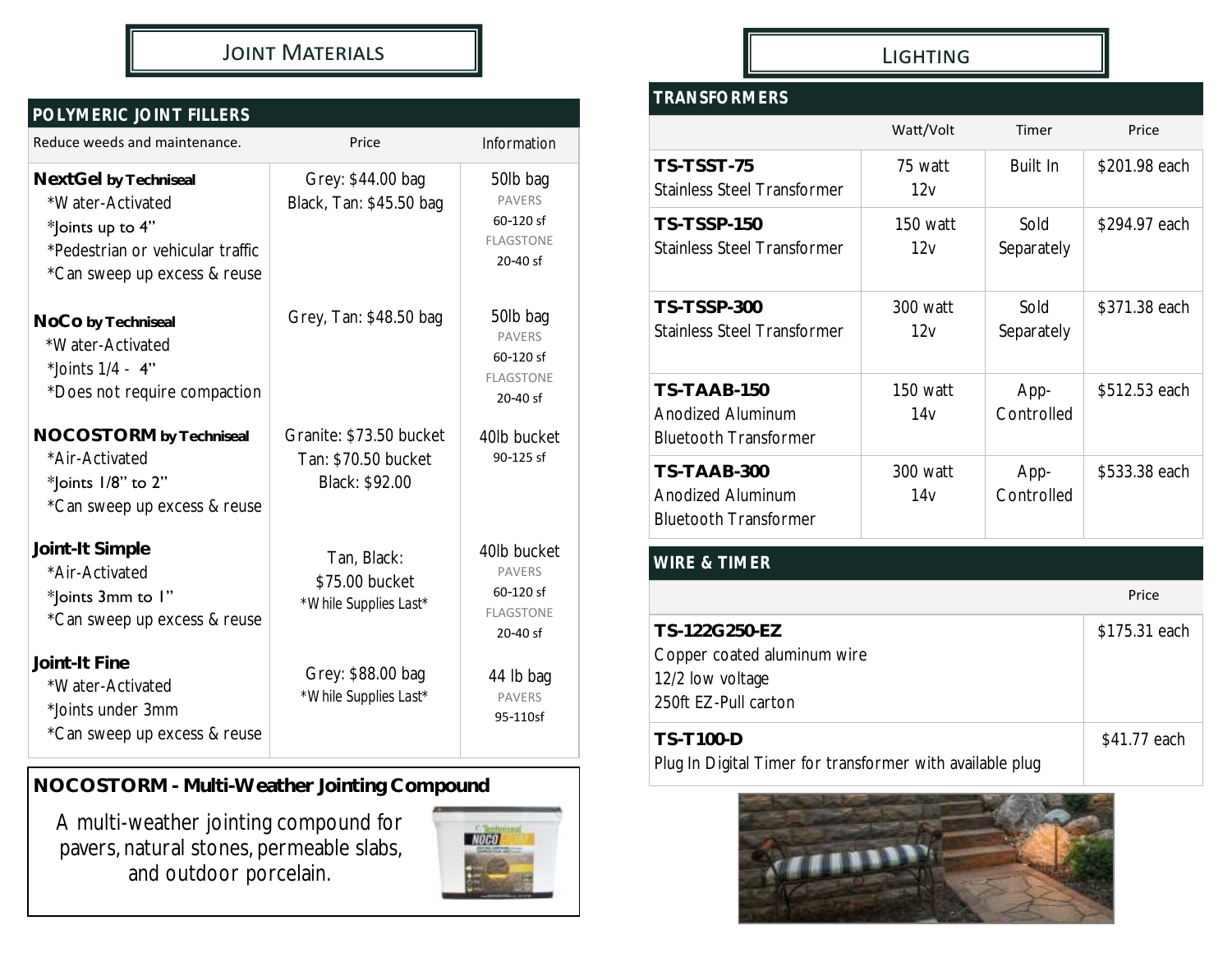## **LIGHTING**

| <b>WALL LIGHTS</b>                                          |                                                                |              |
|-------------------------------------------------------------|----------------------------------------------------------------|--------------|
|                                                             | Details                                                        | Price        |
| <b>TS-A500-BRZ</b><br>3.5" Hardscape Light<br><b>Bronze</b> | 0.2 watt • 24 lumens<br>1 LED                                  | \$52.14 each |
| <b>TS-A6000-BRZ</b><br>7" Hardscape Light<br><b>Bronze</b>  | L watt • 75 lumens<br>12 LED <sub>s</sub><br>Replaceable Light | \$56.74 each |
| <b>TS-A2000-BRZ</b><br>13" Hardscape Light<br><b>Bronze</b> | 2.4 watt • 130 lumens<br>8 Leds                                | \$72.40 each |

| <b>PAVER LIGHTS</b>        |                                             |              |
|----------------------------|---------------------------------------------|--------------|
|                            | Details                                     | Price        |
| TS-HPL-6<br>6" Paver Light | 1.5 watt • 35 lumens<br>60mm height         | \$73.14 each |
| TS-HPL-8<br>8" Paver Light | $1.8$ watt $\cdot$ 45 lumens<br>60mm height | \$76.73 each |
| TS-HPL-9<br>9" Paver Light | 2.5 watt • 60 lumens<br>60mm height         | \$79.62 each |

## *ACCENT LIGHTS*

|                                                                                      | <b>Details</b>                                 | Price         |
|--------------------------------------------------------------------------------------|------------------------------------------------|---------------|
| TS-B102-BRZ; Bronze<br><b>Traditional Accent Light</b><br>For key landscape features | 4 watt • 250 lumens<br>40° Beam Spread         | \$114.09 each |
| TS-B105-BRZ; Bronze<br>Wall Wash Light<br>Wide-beam output great for walls           | 5.5 watt $\cdot$ 450 lumens<br>40° Beam Spread | \$121.41 each |

| <b>PATH LIGHTS</b>                                                   |                                         |               |
|----------------------------------------------------------------------|-----------------------------------------|---------------|
| Typical placement every 8-10'                                        | <b>Details</b>                          | Price         |
| <b>TS-B301-BRZ</b><br><b>Traditional Path Light</b><br><b>Bronze</b> | 3 watt • 300 lumens<br>360° Beam Spread | \$108.34 each |
| TS-B302-BRZ<br>Classic Path Light<br><b>Bronze</b>                   | 3 watt • 300 lumens<br>360° Beam Spread | \$118.46 each |
| <b>TS-B304-BRZ</b><br>Lantern Path Light<br><b>Bronze</b>            | 3 watt • 300 lumens<br>360° Beam Spread | \$114.09 each |

| PILLAR LIGHTS                                                                               |                                         |               |
|---------------------------------------------------------------------------------------------|-----------------------------------------|---------------|
|                                                                                             | <b>Details</b>                          | Price         |
| <b>TS-PL100</b><br><b>Traditional Pillar Light</b><br><b>Bronze</b>                         | 3 watt • 300 lumens<br>360° Beam Spread | \$269.60 each |
| <b>TS-PL101</b><br>Modern Pillar Light<br><b>Bronze</b>                                     | 3 watt • 300 lumens<br>360° Beam Spread | \$269.60 each |
| <b>TS-PL102</b><br>Noble Pillar Light<br><b>Bronze</b><br>** Color-Changing and dimmable!** | 3 watt • 300 lumens<br>360° Beam Spread | \$446.22 each |